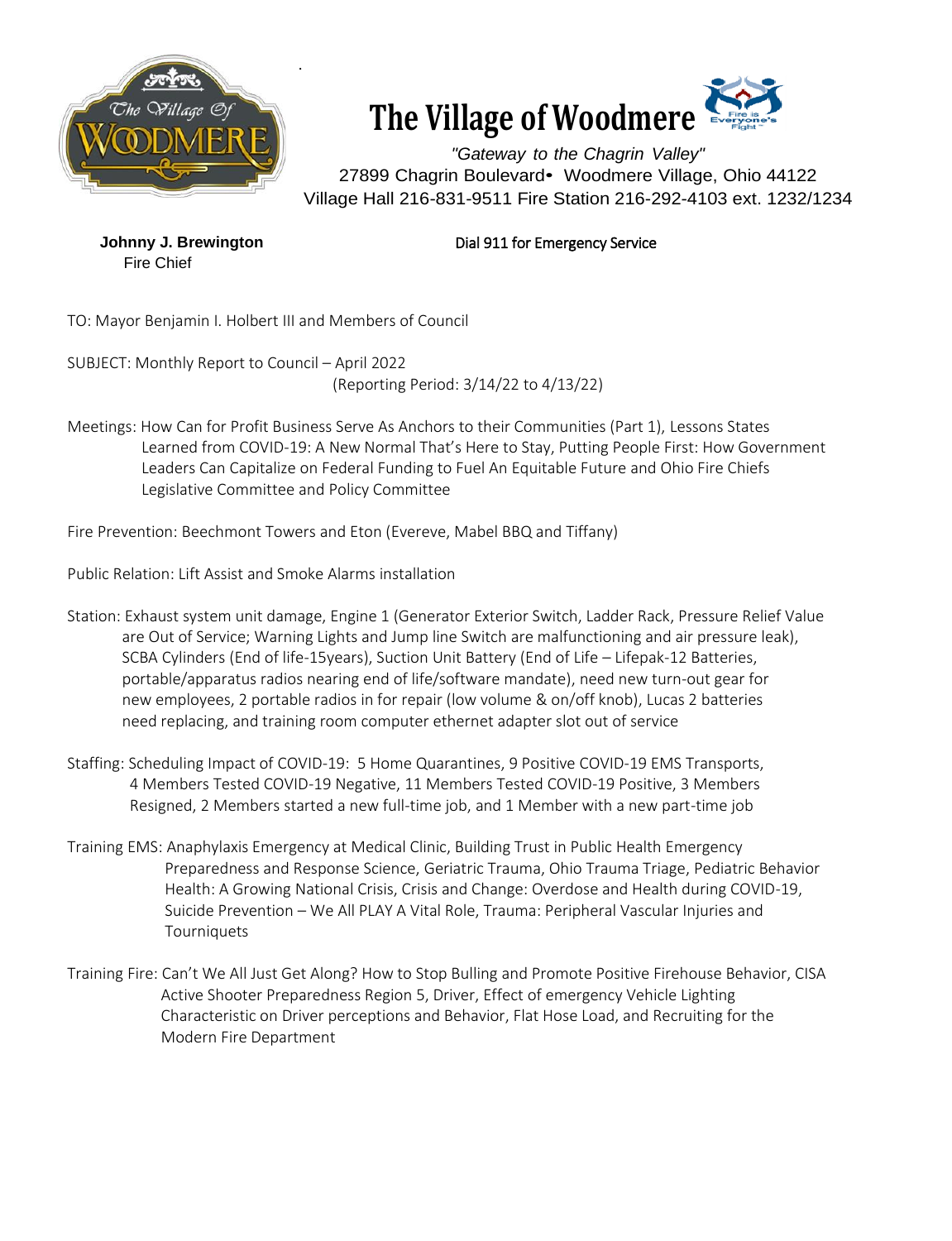The dangers of smoke <https://www.usfa.fema.gov/stories/smoke/index.html>





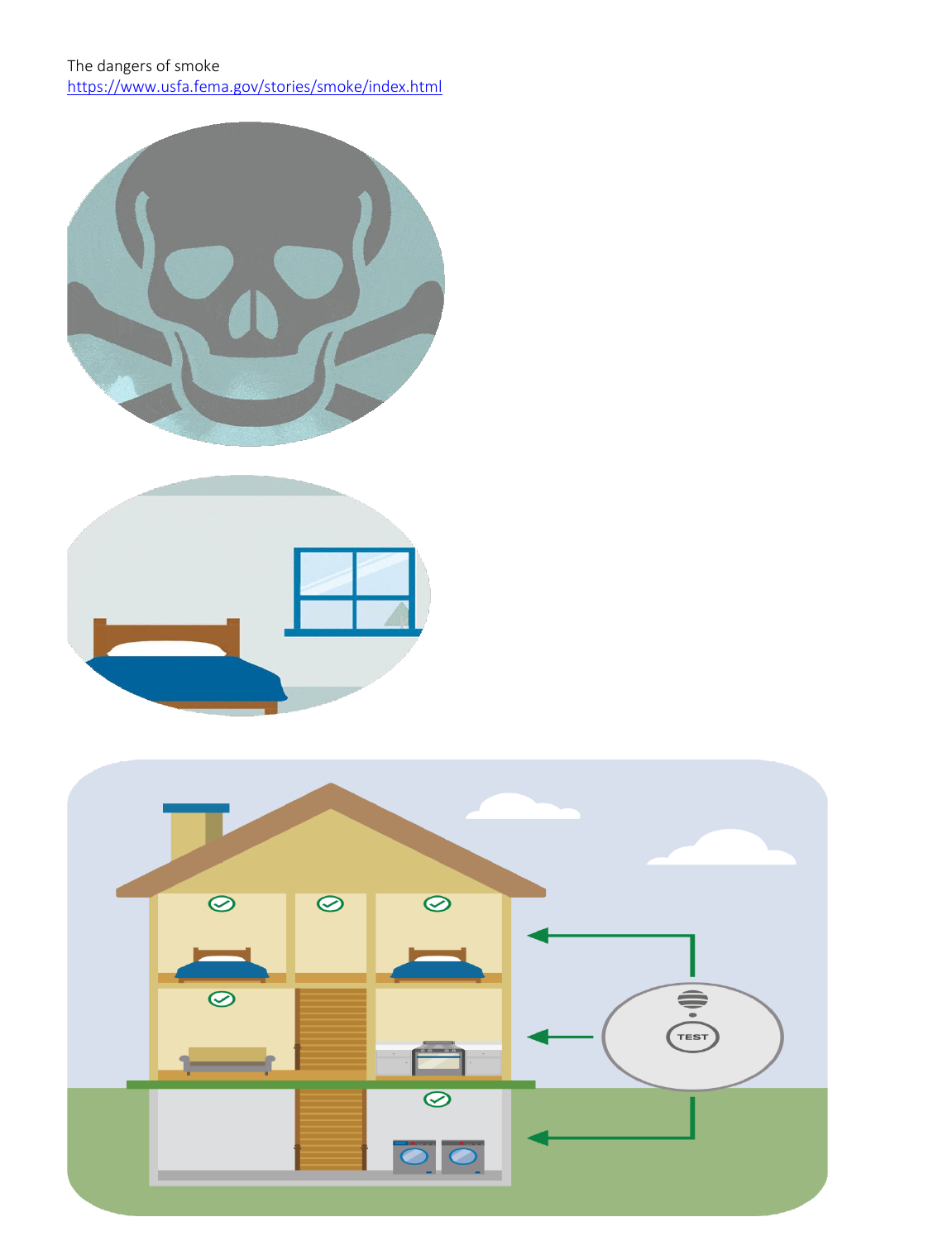



## Know 2 ways out of every room.

It is important to find 2 ways out of every room in the house in case one exit is blocked or dangerous to use.





## Have a clear path to your exits.

This will make it easier to escape if you have a fire.

 $KX$ 



 $\boldsymbol{\Omega}$ 

**FEMA**